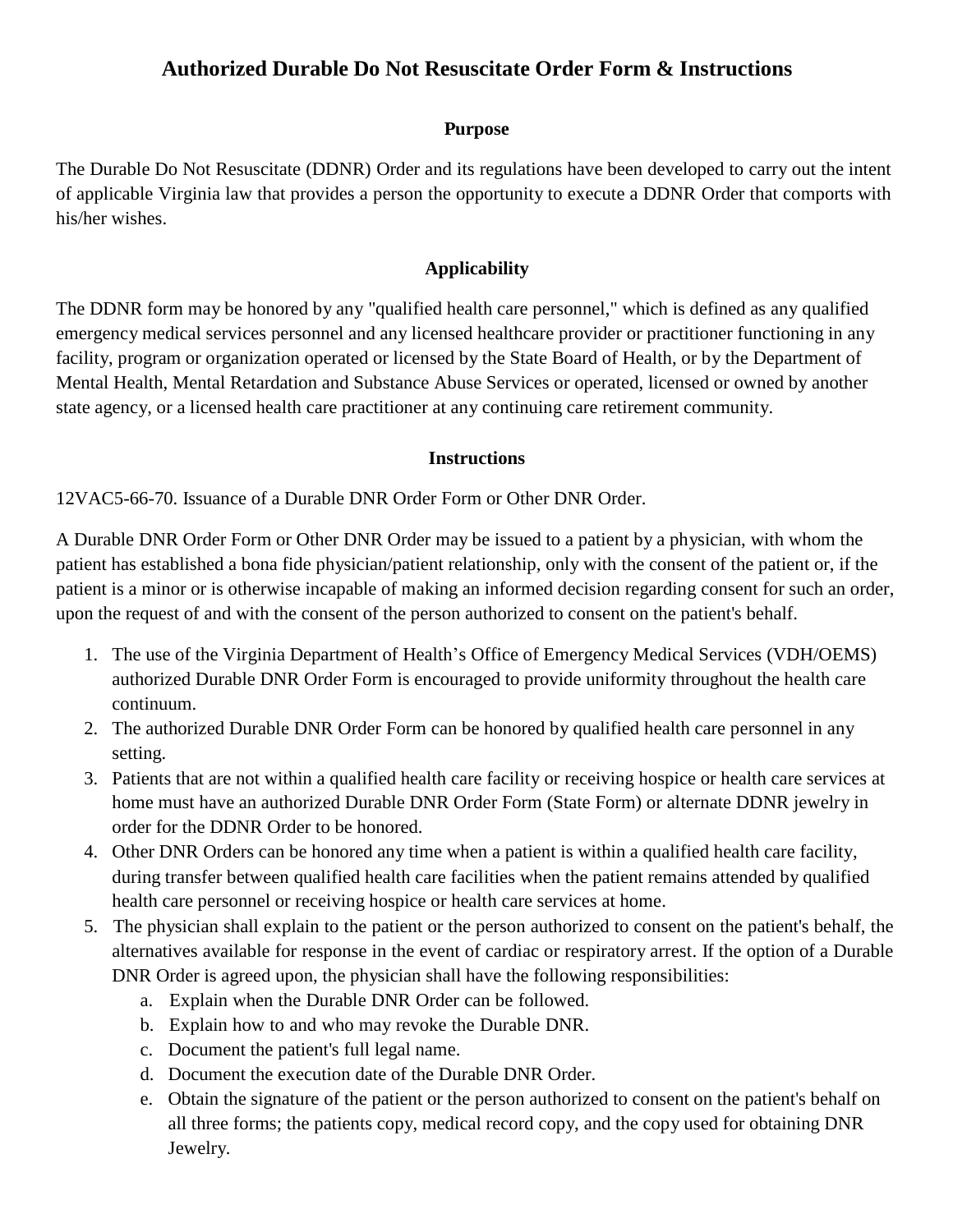- f. The physician name should be clearly printed and the form signed.
- g. Note the contact telephone number for the issuing physician.
- h. Issue the original Durable DNR Order Form; Copy 1 is to be kept by the patient, Copy 2 is to be placed in the patient's medical record, and Copy 3 is kept by the patient to order DDNR Jewelry. All three copies may be honored by qualified health care personnel whether it is an original or photocopy.
- i. The person to whom a Durable DNR order applies or the person authorized to consent on the patient's behalf must present the following information to the approved vendor in order to purchase and be issued an approved Alternate Durable DNR necklace or bracelet. The necklace or bracelet must contain the following information:
	- i. The following words: Do Not Resuscitate;
	- ii. The patient's full legal name;
	- iii. The physician's name and phone number; and
	- iv. The Virginia Durable DNR issuance date.

#### **Revocation**

Revocation of a Durable DNR Order - A Durable DNR Order may be revoked at any time by the patient or an authorized decision maker if the decision maker initiated the DDNR Order (i) by physically destroying the Durable DNR Order Form or having another person in his/her presence and at his/her direction destroy the Durable DNR Order Form and/or any alternate form of identification; or (ii) by oral expression of intent to revoke. If an Other DNR Order exists and is revoked, health care personnel should assure the revocation is honored by updating or destroying the Other DNR Order.

#### **Signature of the Patient**

The patient shall be informed that they are signing that they direct that in case of cardiac or respiratory arrest, efforts at cardiopulmonary resuscitation will not be initiated and not be continued once initiated. They shall understand that they may revoke these directions at any time by physical cancellation or destruction of this form or by orally expressing a desire to be resuscitated to qualified health care personnel. They shall also understand that if qualified health care personnel have any doubts about the applicability or validity of this order, they will begin cardiopulmonary resuscitation.

If the patient is a minor or not legally capable of making an informed decision the person authorized to consent on the patient's behalf shall sign that by virtue of their relationship to the patient (i.e. designated agent, guardian or committee, spouse, adult child, parent, adult brother or sister, other relative in descending order of blood relationship.) In this capacity, they direct that in the case of the patient's cardiac or respiratory arrest, efforts at cardiopulmonary resuscitation not be initiated and not be continued once initiated. They shall understand that they may revoke these directions at any time by physical cancellation or destruction of this form or by orally expressing this desire to be resuscitated to qualified health care personnel. They shall also understand that if qualified health care personnel have any doubts about the applicability or validity of this order, they will begin cardiopulmonary resuscitation.

More information can be found on-line at [Durable Do Not Resuscitate Program –](http://www.vdh.virginia.gov/emergency-medical-services/other-ems-programs-and-links/durable-do-not-resuscitate-program/) Emergency Medical Services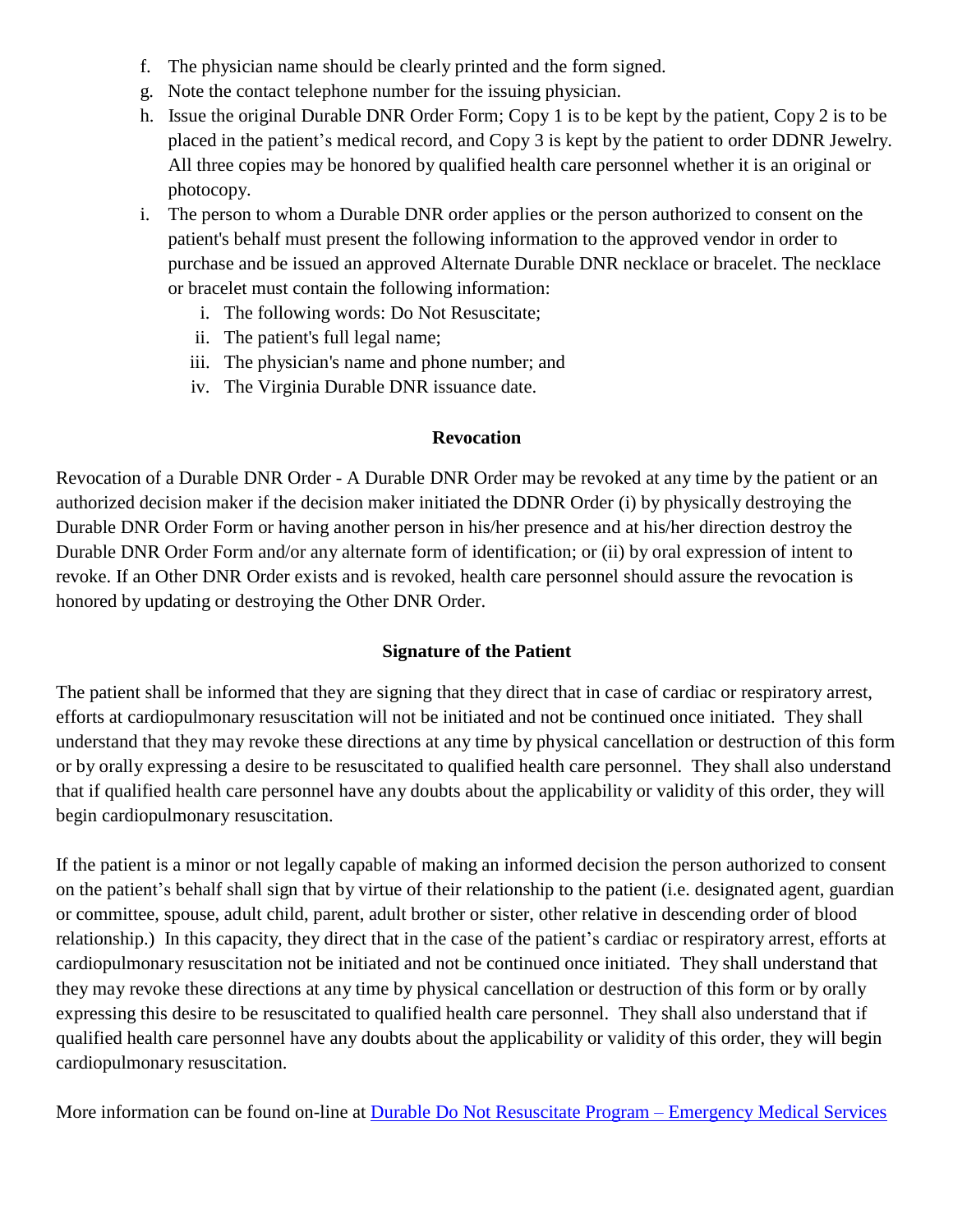

# **Durable Do Not Resuscitate Order**

Virginia Department of Health

### **Patient's Full Legal Name Date**

## **Physician's Order**

I, the undersigned, state that I have a bona fide physician/patient relationship with the patient named above. I have certified in the patient's medical record that he/she or a person authorized to consent on the patient's behalf has directed that life-prolonging procedures be withheld or withdrawn in the event of cardiac or respiratory arrest.

I further certify (must check 1 or 2):

- 1. The patient is CAPABLE of making an informed decision about providing, withholding, or withdrawing a specific medical treatment or course of medical treatment. (Signature of patient is required)
- 2. The patient is INCAPABLE of making an informed decision about providing, withholding, or withdrawing a specific medical treatment or course of medical treatment because he/she is unable to understand the nature, extent or probable consequences of the proposed medical decision, or to make a rational evaluation of the risks and benefits of alternatives to that decision.

**If you checked 2 above,** check A, B, or C below:

- A. While capable of making an informed decision, the patient has executed a written advanced directive which directs that life-prolonging procedures be withheld or withdrawn.
- B. While capable of making an informed decision, the patient has executed a written advanced directive which appoints a "Person Authorized to Consent on the Patient's Behalf" with authority to direct that life-prolonging procedures be withheld or withdrawn. (Signature of "Person Authorized to Consent on the Patient's Behalf is required.)
- C. The patient has not executed a written advanced directive (living will or durable power of attorney for healthcare). (Signature of "Person Authorized to Consent on the Patient's Behalf is required)

I hereby direct any and all qualified health care personnel, commencing on the effective date noted above, to withhold cardiopulmonary resuscitation (cardiac compression, endotracheal intubation and other advanced airway management, artificial ventilation, defibrillation, and related procedures) from the patient in the event of the patient's cardiac or respiratory arrest. I further direct such personnel to provide the patient other medical interventions, such as intravenous fluids, oxygen, or other therapies deemed necessary to provide comfort care or alleviate pain.

| Physician's Signature                                             | <b>Emergency Phone Number</b> |
|-------------------------------------------------------------------|-------------------------------|
|                                                                   |                               |
|                                                                   |                               |
| Signature of Person Authorized to Consent on the Patient's Behalf |                               |
|                                                                   |                               |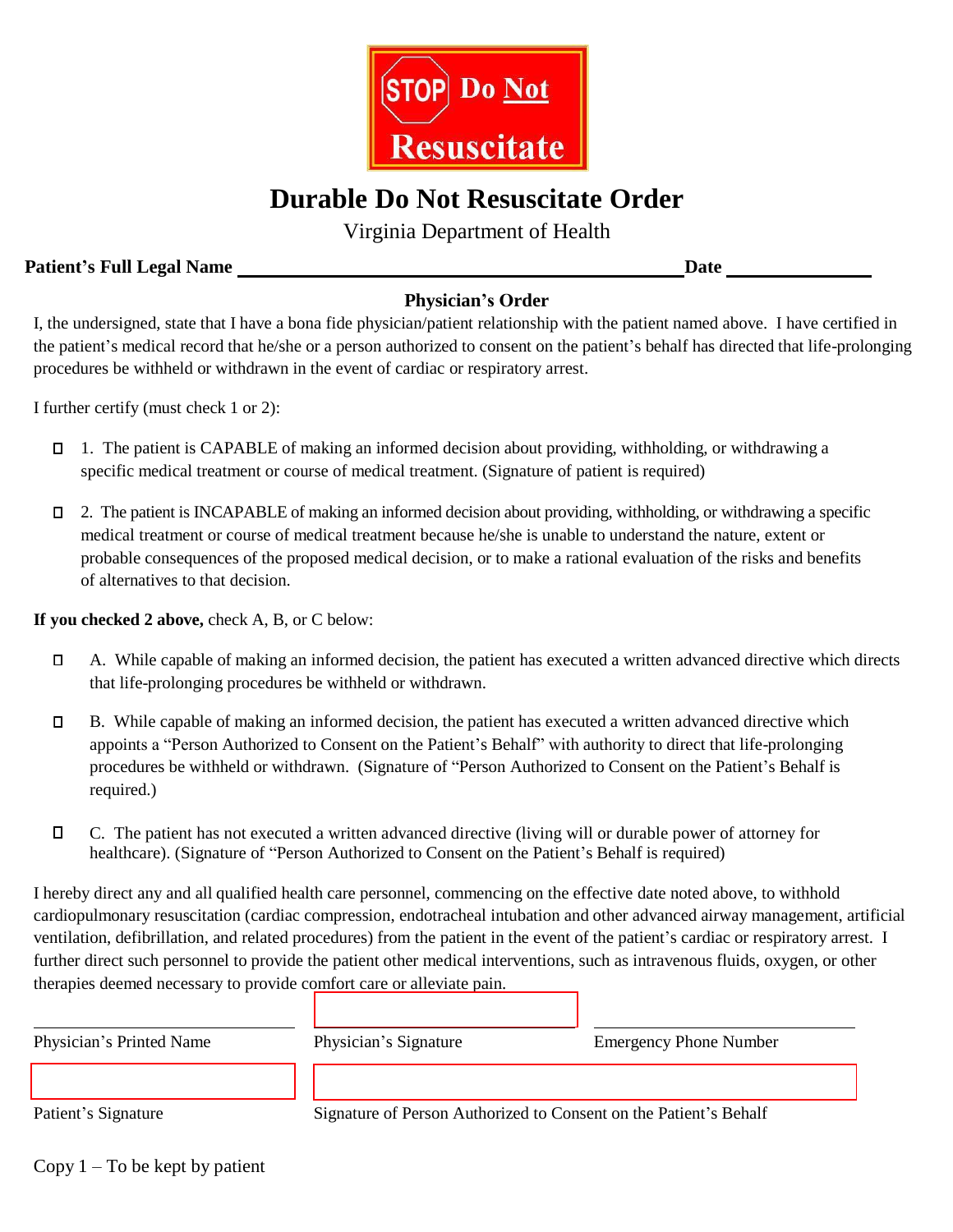

# **Durable Do Not Resuscitate Order**

Virginia Department of Health

### **Patient's Full Legal Name Date**

## **Physician's Order**

I, the undersigned, state that I have a bona fide physician/patient relationship with the patient named above. I have certified in the patient's medical record that he/she or a person authorized to consent on the patient's behalf has directed that life-prolonging procedures be withheld or withdrawn in the event of cardiac or respiratory arrest.

I further certify (must check 1 or 2):

- 1. The patient is CAPABLE of making an informed decision about providing, withholding, or withdrawing a specific medical treatment or course of medical treatment. (Signature of patient is required)
- 2. The patient is INCAPABLE of making an informed decision about providing, withholding, or withdrawing a specific medical treatment or course of medical treatment because he/she is unable to understand the nature, extent or probable consequences of the proposed medical decision, or to make a rational evaluation of the risks and benefits of alternatives to that decision.

**If you checked 2 above,** check A, B, or C below:

- A. While capable of making an informed decision, the patient has executed a written advanced directive which directs that life-prolonging procedures be withheld or withdrawn.
- B. While capable of making an informed decision, the patient has executed a written advanced directive which appoints a "Person Authorized to Consent on the Patient's Behalf" with authority to direct that life-prolonging procedures be withheld or withdrawn. (Signature of "Person Authorized to Consent on the Patient's Behalf is required.)
- C. The patient has not executed a written advanced directive (living will or durable power of attorney for healthcare). (Signature of "Person Authorized to Consent on the Patient's Behalf is required)

I hereby direct any and all qualified health care personnel, commencing on the effective date noted above, to withhold cardiopulmonary resuscitation (cardiac compression, endotracheal intubation and other advanced airway management, artificial ventilation, defibrillation, and related procedures) from the patient in the event of the patient's cardiac or respiratory arrest. I further direct such personnel to provide the patient other medical interventions, such as intravenous fluids, oxygen, or other therapies deemed necessary to provide comfort care or [alleviate pain.](www.esign.com)

| Physician's Printed Name | Physician's Signature                                             | <b>Emergency Phone Number</b> |
|--------------------------|-------------------------------------------------------------------|-------------------------------|
|                          |                                                                   |                               |
| Patient's Signature      | Signature of Person Authorized to Consent on the Patient's Behalf |                               |